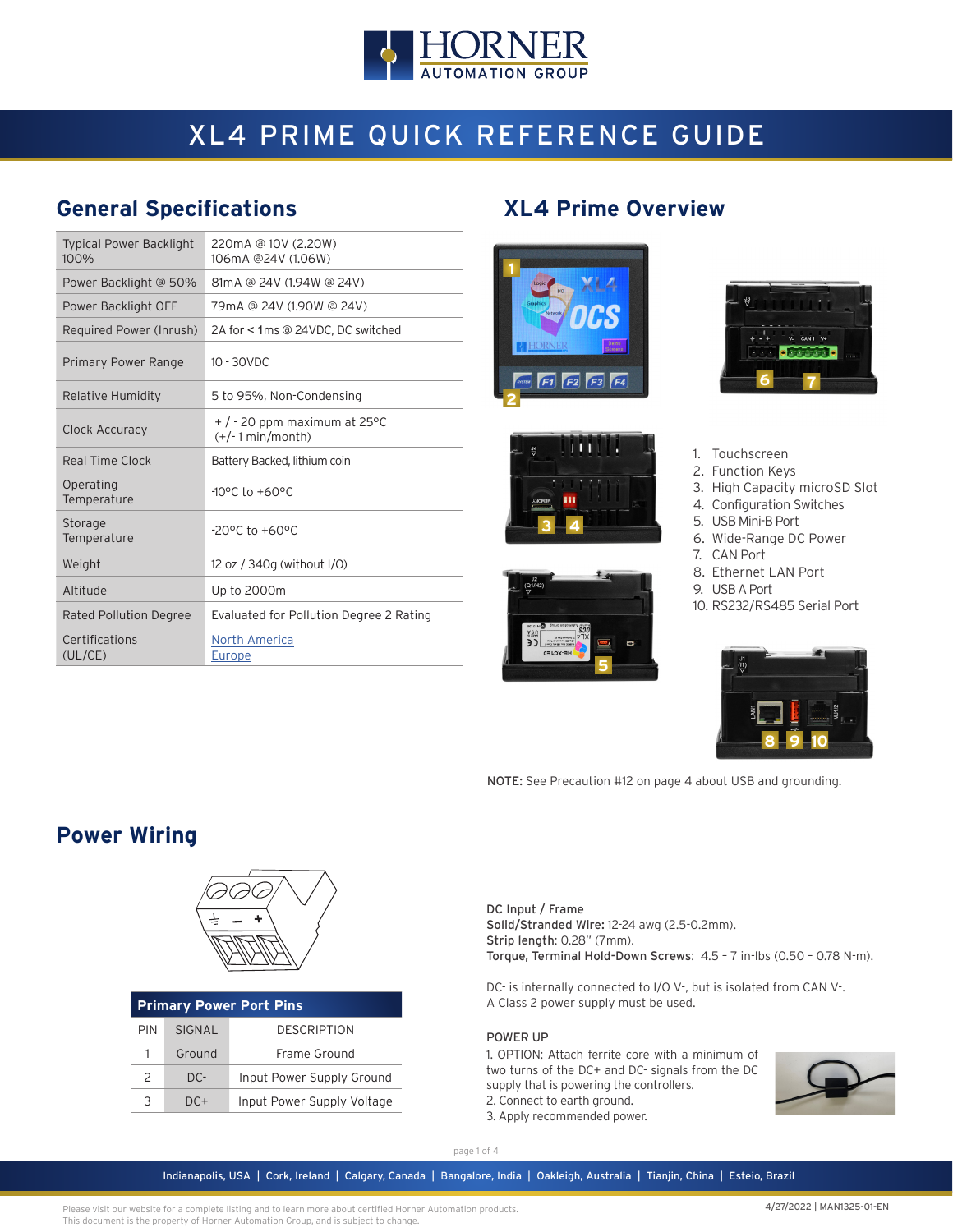

# **MODEL 2:** 2 DC In, 6 Relay Out, 4 – 12-bit Analog In

| 11 (9611) | Digital In 1     |                  |
|-----------|------------------|------------------|
| 12(%12)   | Digital In 2     |                  |
| 13(%13)   | Digital In 3     |                  |
| 14 (%14)  | Digital In 4     | 12               |
| 15(%15)   | Digital In 5     |                  |
| 16(%16)   | Digital In 6     |                  |
| 17(%17)   | Digital In 7     |                  |
| 18(%18)   | Digital In 8     |                  |
| H1        | HSC1 / Dig In. 9 |                  |
| 0V        | Common           |                  |
| A1 (%Al1) | Analog In 1      |                  |
| A2 (%AI2) | Analog In 2      | റ                |
| A3 (%AI3) | Analog In 3      |                  |
| A4 (%A14) | Analog In 4      |                  |
| OV        | Common           |                  |
|           |                  | J1 (Orange) Name |

|          |   |                      | 11              |  |
|----------|---|----------------------|-----------------|--|
|          |   |                      | 12              |  |
|          |   |                      | 13              |  |
|          | ٠ |                      | 4               |  |
|          |   |                      | 15              |  |
| 12-24VDC |   |                      | 16              |  |
|          |   |                      | 17              |  |
|          |   |                      | 8               |  |
|          |   |                      | H1              |  |
|          |   |                      | ov              |  |
|          |   | $20mA +$<br>$\Omega$ | A <sub>1</sub>  |  |
|          | ٠ |                      | A <sub>2</sub>  |  |
| LOOP PWR |   |                      | $\overline{A3}$ |  |
|          |   | ٠                    | A <sub>4</sub>  |  |
|          |   | 0-10VDC              |                 |  |
|          |   |                      |                 |  |

| J2 (Black) Name                   |                   |
|-----------------------------------|-------------------|
| C6(%Q6)                           | Relay 6 COM       |
| R6 (%06)                          | Relay 6 NO        |
| C5(%Q5)                           | Relay 5 COM       |
| R5 (%05)                          | Relay 5 NO        |
| C4 (%04)                          | Relay 4 COM       |
| R4 (%Q4)                          | Relay 4 NO        |
| C3 (%Q3)                          | Relay 3 COM       |
| R3 (%Q3)                          | Relay 3 NO        |
| C2(%Q2)                           | Relay 2 COM       |
| R <sub>2</sub> (%Q <sub>2</sub> ) | Relay 2 NO        |
| C1 (%Q1)                          | Relay 1 COM       |
| R1 (%Q1)                          | Relay 1 NO        |
| H4 (%I12)                         | HSC4 / Dig. In 12 |
| H3 (%111)                         | HSC3 / Dig. In 11 |
| H <sub>2</sub> (%110)             | HSC2 / Dig. In 10 |



**MODEL 3:** 12 DC In, 12 DC Out, 2 - 12-bit Analog In Transporter OV

| J1 (Orange) Name |                     | П<br>12                      |  |
|------------------|---------------------|------------------------------|--|
| 11 (%11)         | Digital In 1        | 13                           |  |
| 12 (%12)         | Digital In 2        | ٠<br>14                      |  |
| 13(%13)          | Digital In 3        | 12-24VDC<br>15               |  |
| 14(%14)          | Digital In 4        |                              |  |
| 15(%15)          | Digital In 5        | 16                           |  |
| 16(%16)          | Digital In 6        | 17                           |  |
| 17(%17)          | Digital In 7        | 18                           |  |
| 18(%18)          | Digital In 8        | H1                           |  |
| H1(%19)          | HSC1 / Dig. In 9    | H2                           |  |
| H2 (%110)        | HSC2 / Dig. In 10   | H <sub>3</sub>               |  |
| $H3 ($ % $11)$   | $HSC3 /$ Dig. In 11 | H4<br>$20mA +$               |  |
| H4 (%112)        | HSC4 / Dig. In 12   | A <sub>1</sub>               |  |
| A1 (% A11)       | Analog In 1         | $LOOP +$<br>A2<br><b>PWR</b> |  |
| A2 (%AI2)        | Analog In 2         | 0-10VDC<br>OΙ                |  |
| O <sub>V</sub>   | Common              |                              |  |

| J2 (Black) Name |                  |  |  |  |  |  |  |  |
|-----------------|------------------|--|--|--|--|--|--|--|
| 0V              | Common           |  |  |  |  |  |  |  |
| $V +$           | V+               |  |  |  |  |  |  |  |
| <b>NC</b>       | No Connect       |  |  |  |  |  |  |  |
| Q12 (%Q12)      | Digital Out 12   |  |  |  |  |  |  |  |
| Q11 (%Q11)      | Digital Out 11   |  |  |  |  |  |  |  |
| Q10 (%Q10)      | Digital Out 10   |  |  |  |  |  |  |  |
| Q9 (%Q9)        | Digital Out 9    |  |  |  |  |  |  |  |
| Q8 (%Q8)        | Digital Out 8    |  |  |  |  |  |  |  |
| Q7 (%Q7)        | Digital Out 7    |  |  |  |  |  |  |  |
| Q6 (%Q6)        | Digital Out 6    |  |  |  |  |  |  |  |
| Q5 (%Q5)        | Digital Out 5    |  |  |  |  |  |  |  |
| Q4 (%Q4)        | Digital Out 4    |  |  |  |  |  |  |  |
| Q3 (%Q3)        | Digital Out 3    |  |  |  |  |  |  |  |
| Q2 (%Q2)        | Dig. Out 2/PWM 2 |  |  |  |  |  |  |  |
| Q1 (%Q1)        | Dig. Out 1/PWM1  |  |  |  |  |  |  |  |



## **MODEL 4**: 24 DC In, 16 DC Out, 2 – 12-bit Analog In



Indianapolis, USA | Cork, Ireland | Calgary, Canada | Bangalore, India | Oakleigh, Australia | Tianjin, China | Esteio, Brazil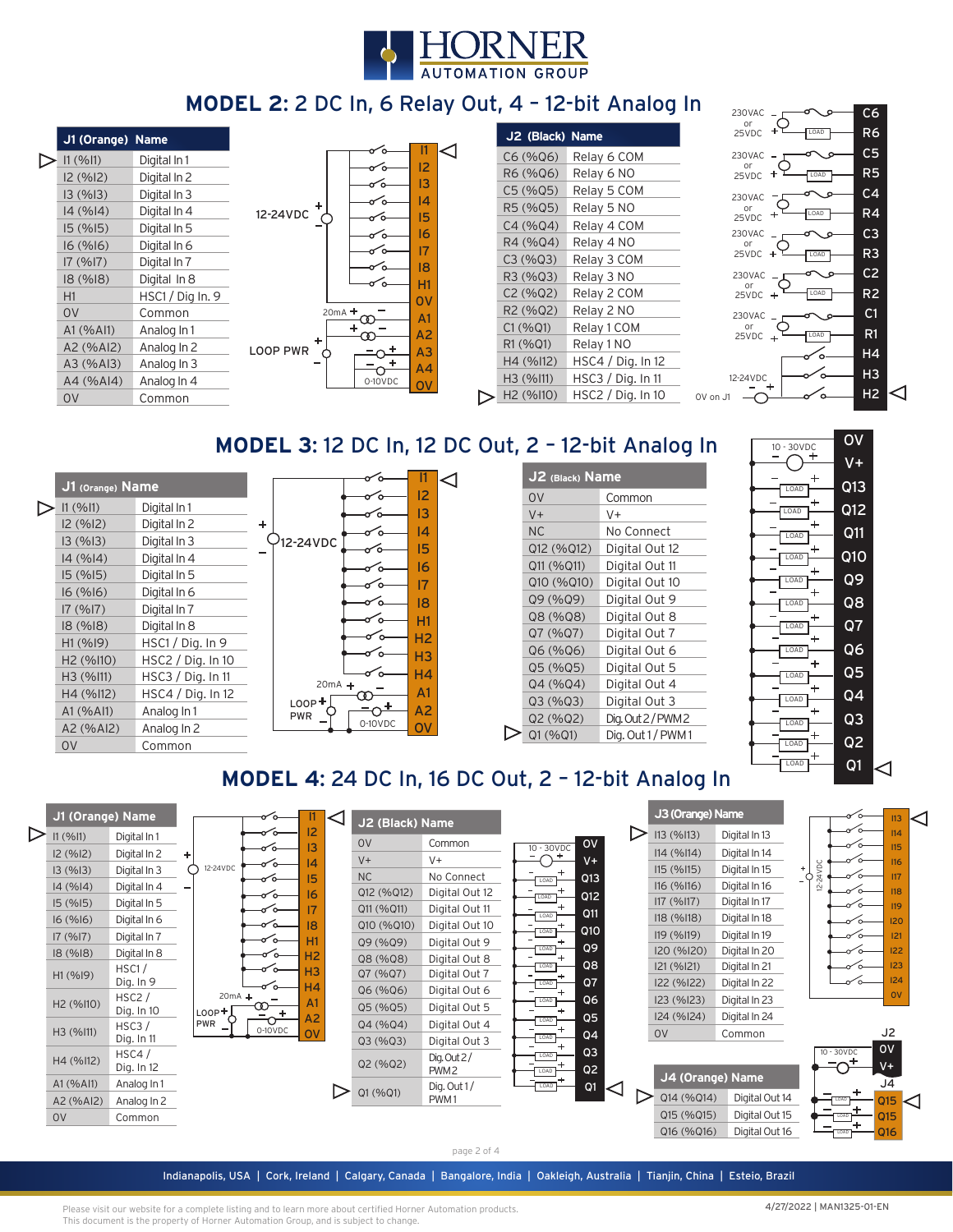

#### **MODEL 5**: 2 DC In, 12 DC Out, 2–14/16-bit Analog In (mA/V/TC/mV/RTD), 2 – 12-bit Analog Out

| J1 (Orange) Name |                       |                   | ⊲ |          |    | J2 (Black) Name  |  |            | O <sub>V</sub><br>$10 - 30VDC$<br>$V +$ |  |      | J3 (Orange) Name |   |                 |                                          |
|------------------|-----------------------|-------------------|---|----------|----|------------------|--|------------|-----------------------------------------|--|------|------------------|---|-----------------|------------------------------------------|
|                  | 11 (9611)             | Digital In 1      |   |          |    | 12               |  | <b>OV</b>  | Common                                  |  |      | NC               |   | $T1+$           | $TC(1+)$ or RTD $(1+)$                   |
|                  | 12 (%12)              | Digital In 2      |   |          |    | 13               |  | $V +$      | $V +$                                   |  |      | Q12              |   |                 | or $100 \text{ mV}$ (1+)                 |
|                  | 13(%13)               | Digital In 3      |   | 8        |    | $\overline{a}$   |  | <b>NC</b>  | No Connect                              |  | LOAD | Q11              |   | $T1-$           | $TC(1-)$ or $RTD(1-)$                    |
|                  | 14(%14)               | Digital In 4      |   |          |    | 15               |  | Q12 (%Q12) | Digital Out 12                          |  | LOAD |                  |   |                 | or 100 mV (1-)                           |
|                  | 15(%15)               | Digital In 5      |   | $\simeq$ |    | 16 <sup>16</sup> |  | Q11 (%Q11) | Digital Out 11                          |  | LOAD | Q10              |   | $T2+$           | $TC(2+)$ or RTD $(2+)$<br>or 100 mV (2+) |
|                  | 16(%16)               | Digital In 6      |   |          |    | 17               |  | Q10 (%Q10) | Digital Out 10                          |  | LOAD | Q9               |   |                 | TC (2-) or RTD (2-)                      |
|                  | 17(%17)               | Digital In 7      |   |          |    | 8                |  | Q9 (%Q9)   | Digital Out 9                           |  | LOAD | Q8               |   | $T2-$           | or 100 mV (2-)                           |
|                  | 18(%18)               | Digital In 8      |   |          | ഻൨ | HI.              |  | Q8 (%Q8)   | Digital Out 8                           |  | LOAD | Q <sub>7</sub>   |   | AQ1             | 10V or 20mA OUT (1)                      |
|                  | H1(%19)               | HSC1 / Dig. In 9  |   |          |    | H2               |  | Q7(%Q7)    | Digital Out 7                           |  | LOAD | Q6               |   | AQ <sub>2</sub> | 10V or 20mA OUT (2)                      |
|                  | H <sub>2</sub> (%110) | HSC2 / Dig. In 10 |   |          |    | H <sub>3</sub>   |  | Q6(%Q6)    | Digital Out 6                           |  |      | Q <sub>5</sub>   |   | O <sub>V</sub>  | Common                                   |
|                  | H3 (%I11)             | HSC3 / Diq. In 11 |   |          |    | H <sub>4</sub>   |  | Q5 (%Q5)   | Digital Out 5                           |  | LOAD | Q <sub>4</sub>   |   | MA <sub>1</sub> | 0-20 m A IN (1)                          |
|                  | H4 (%112)             | HSC4 / Dig. In 12 |   |          |    | <b>NC</b>        |  | Q4 (%Q4)   | Digital Out 4                           |  | LOAD |                  |   | V1              | $0-10V$ IN (1)                           |
|                  | <b>NC</b>             | No Connect        |   |          |    | NC               |  | Q3 (%Q3)   | Digital Out 3                           |  | LOAD | Q <sub>3</sub>   |   | O <sub>V</sub>  | Common                                   |
|                  |                       |                   |   |          |    | <b>OV</b>        |  |            |                                         |  |      | Q <sub>2</sub>   |   | MA <sub>2</sub> | 0-20 m A IN (2)                          |
|                  | <b>NC</b>             | No Connect        |   |          |    |                  |  | Q2(%Q2)    | Dig. Out 2/PWM 2                        |  | LOAD | Q1               | < | V <sub>2</sub>  | $0-10V$ IN (2)                           |
|                  | <b>OV</b>             | Common            |   |          |    |                  |  | Q1(%Q1)    | Dig. Out 1 / PWM1                       |  | LOAD |                  |   | <b>OV</b>       | Common                                   |

#### **MODEL 6**: 2 DC In, 12 DC Out, 6 – 14/17-bit Analog In (mA/V/TC/mV/RTD), 4 – 12-bit Analog Out

|   |                    | J1 (Orange/Green) Name |                       |                           |            | $\overline{11}$                | ◁           |     |                       |                                                                    |                  |                    |   |
|---|--------------------|------------------------|-----------------------|---------------------------|------------|--------------------------------|-------------|-----|-----------------------|--------------------------------------------------------------------|------------------|--------------------|---|
| ▷ |                    | 11 (9611)              | IN <sub>1</sub>       |                           |            | 12                             |             |     | J2 (Black/Green) Name |                                                                    |                  |                    |   |
|   |                    | I2 (%I2)               | IN <sub>2</sub>       |                           |            | 13                             |             | ▷   | V3 (%Q3)              | V Dig. Out 3*                                                      | V3               | 0-10V Out          | ⊲ |
|   |                    | 13(%13)                | IN <sub>3</sub>       |                           |            | 4                              |             |     | V2 (%Q2)              | V Dig. Out 2*                                                      | V <sub>2</sub>   | LOAD               |   |
|   |                    | 14(%14)                | IN4                   | 12-24VDC<br>$\frac{1}{2}$ |            | 15                             |             |     | V1 (%Q1)              | V Dig. Out 1*                                                      | V <sub>1</sub>   | 0-10V Out<br>LOAD  |   |
|   |                    | 15(%15)                | IN <sub>5</sub>       |                           |            | 16                             |             |     | mA4 (%Q4)             | mA Dig. Out 4*                                                     | mA4              | 0-20mA Out<br>LOAD |   |
|   |                    | 16(%16)                | IN <sub>6</sub>       |                           |            | $\overline{17}$                |             | J2A | mA3 (%Q3)             | mA Dig. Out 3*                                                     | mA3              | 0-20mA Out<br>LOAD |   |
|   | J1A                | 17(%17)                | IN7                   |                           |            | 8                              |             |     | mA2 (%Q2)             | mA Dig. Out 2*                                                     | mA2              |                    |   |
|   |                    | 18(%18)                | IN <sub>8</sub>       |                           |            | <b>H1</b>                      |             |     | mA1 (%Q1)             | mA Dig. Out 1*                                                     | mA1              |                    |   |
|   |                    | H1 (%19)               | HSC1 / V Dig. In 9    |                           |            | H <sub>2</sub>                 |             |     | Q1 (%Q1)              | Dig. Out 1 / PWM1                                                  | Q <sub>1</sub>   | LOAD               |   |
|   |                    | H2 (%I10)              | HSC2 / V Dig. In 10   |                           |            | H <sub>3</sub>                 |             |     | Q2 (%Q2)              | Dig. Out 1 / PWM2                                                  | Q2               | LOAD               |   |
|   |                    | H3 (%I11)              | HSC3 / V Dig. In 11   |                           |            | <b>H4</b>                      |             |     | Q3 (%Q3)              | Dig. Out 3                                                         | Q3               | LOAD               |   |
|   |                    | H4 (%I12)              | $HSC4 / V$ Dig. In 12 |                           |            | $\overline{ov}$                |             |     | Q4 (%Q4)              | Dig. Out 4                                                         | Q <sub>4</sub>   | LOAD               |   |
|   |                    | <b>OV</b>              | Common                |                           |            | A <sub>1</sub> A               |             |     | Q5 (%Q5)              | Dig. Out 5                                                         | Q <sub>5</sub>   | LOAD               |   |
|   |                    | A1A (%AI33)            | Univ. Al 1 Pin 1      | 20mA<br>Transmitter       | Φ          | A <sub>1</sub> B               |             |     | Q6 (%Q6)              | Dig. Out 6                                                         | Q <sub>6</sub>   | LOAD               |   |
|   |                    | A1B (%AI33)            | Univ. Al 1 Pin 2      |                           |            | A <sub>1</sub> C               |             |     | Q7 (%Q7)              | Dig. Out 7                                                         | Q7               | LOAD               |   |
|   |                    | A1C (%AI33)            | Univ. Al 1 Pin 3      |                           |            | N/C<br>A <sub>2</sub> A<br>A2B |             |     | Q8 (%Q8)              | Dig. Out 8                                                         | Q8               | LOAD               |   |
|   | J1B                | <b>NC</b>              | No Connect            |                           |            |                                |             | J2B | Q9 (%Q9)              | Dig. Out 9                                                         | Q9               | LOAD<br>LOAD       |   |
|   |                    | A2A (%AI34)            | Univ. AI 2 Pin 1      |                           |            |                                |             |     | Q10 (%Q10)            | Dig. Out 10                                                        | Q10              |                    |   |
|   |                    | A2B (%AI34)            | Univ. AI 2 Pin 2      |                           |            | A <sub>2</sub> C               |             |     | Q11 (%Q11)            | Dig. Out 11                                                        | Q11              | LOAD               |   |
|   |                    | A2C (%AI34)            | Univ. AI 2 Pin 3      |                           | N/C        |                                |             |     | Q12 (%Q12)            | Dig. Out 12                                                        | $\overline{Q12}$ | LOAD               |   |
|   |                    | <b>NC</b>              | No Connect            |                           |            |                                |             |     | $V +$                 | V External+                                                        | $V+$             | Q.                 |   |
|   |                    |                        |                       |                           |            |                                |             |     | <b>OV</b>             | Common                                                             | 0V               |                    |   |
|   |                    | J3 (Orange/Green) Name |                       |                           | N/C        |                                |             |     |                       |                                                                    |                  |                    |   |
| ▷ |                    | <b>NC</b>              | No Connection         |                           |            | АЗА                            |             |     |                       | * Both mA & V outputs are active for each output channel, however, |                  |                    |   |
|   |                    | A3A (%AI35)            | Univ. AI 3 Pin 1      |                           |            | A3B                            |             |     |                       | only the configured output type is calibrated (maximum 4 channels  |                  |                    |   |
|   |                    | A3B (%AI35)            | Univ. Al 3 Pin 2      |                           | φ±         | A3C                            |             |     | simultaneously).      |                                                                    |                  |                    |   |
|   |                    | A3C (%AI35)            | Univ. Al 3 Pin 3      |                           |            | N/C                            |             |     |                       |                                                                    |                  |                    |   |
|   | Univ.<br>AI        | <b>NC</b>              | No Connection         |                           |            | <b>A4A</b>                     |             |     |                       |                                                                    |                  |                    |   |
|   |                    | A4A (%AI36)            | Univ. Al 4 Pin 1      |                           | <b>RTD</b> | AAB                            |             |     |                       |                                                                    |                  |                    |   |
|   |                    | A4B (%Al36)            | Univ. Al 4 Pin 2      |                           |            | A4C                            |             |     |                       |                                                                    |                  |                    |   |
|   |                    | A4C (%AI36)            | Univ. Al 4 Pin 3      |                           |            | N/C                            |             |     |                       |                                                                    |                  |                    |   |
|   |                    | <b>NC</b>              | No Connection         | 20 <sub>m</sub> A         |            | A5A                            |             |     |                       |                                                                    |                  |                    |   |
|   |                    | A5A (%AI37)            | Univ. AI 5 Pin 1      | Transmitter               | ℗          | A5B                            |             |     |                       |                                                                    |                  |                    |   |
|   |                    | A5B (%AI37)            | Univ. Al 5 Pin 2      |                           |            | A5C                            |             |     |                       |                                                                    |                  |                    |   |
|   |                    | A5C (%AI37)            | Univ. Al 5 Pin 3      |                           |            | N/C                            |             |     |                       |                                                                    |                  |                    |   |
|   |                    | <b>NC</b>              | No Connection         |                           |            |                                |             |     |                       |                                                                    |                  |                    |   |
|   | Univ.<br><b>AI</b> | A6A (%AI38)            | Univ. AI 6 Pin 1      | T/C                       | ∕∓         | A6A                            |             |     |                       |                                                                    |                  |                    |   |
|   |                    | A6B (%AI38)            | Univ. AI 6 Pin 2      |                           |            | A6B                            |             |     |                       |                                                                    |                  |                    |   |
|   |                    | A6C (%AI38)            | Univ. AI 6 Pin 3      |                           |            | <b>A6C</b>                     |             |     |                       |                                                                    |                  |                    |   |
|   |                    | <b>OV</b>              | Common                |                           |            | <b>OV</b>                      |             |     |                       |                                                                    |                  |                    |   |
|   |                    | V <sub>4</sub>         | V OUT 4*              |                           |            | ۷4                             |             |     |                       |                                                                    |                  |                    |   |
|   |                    |                        |                       |                           |            |                                | page 3 of 4 |     |                       |                                                                    |                  |                    |   |

Indianapolis, USA | Cork, Ireland | Calgary, Canada | Bangalore, India | Oakleigh, Australia | Tianjin, China | Esteio, Brazil